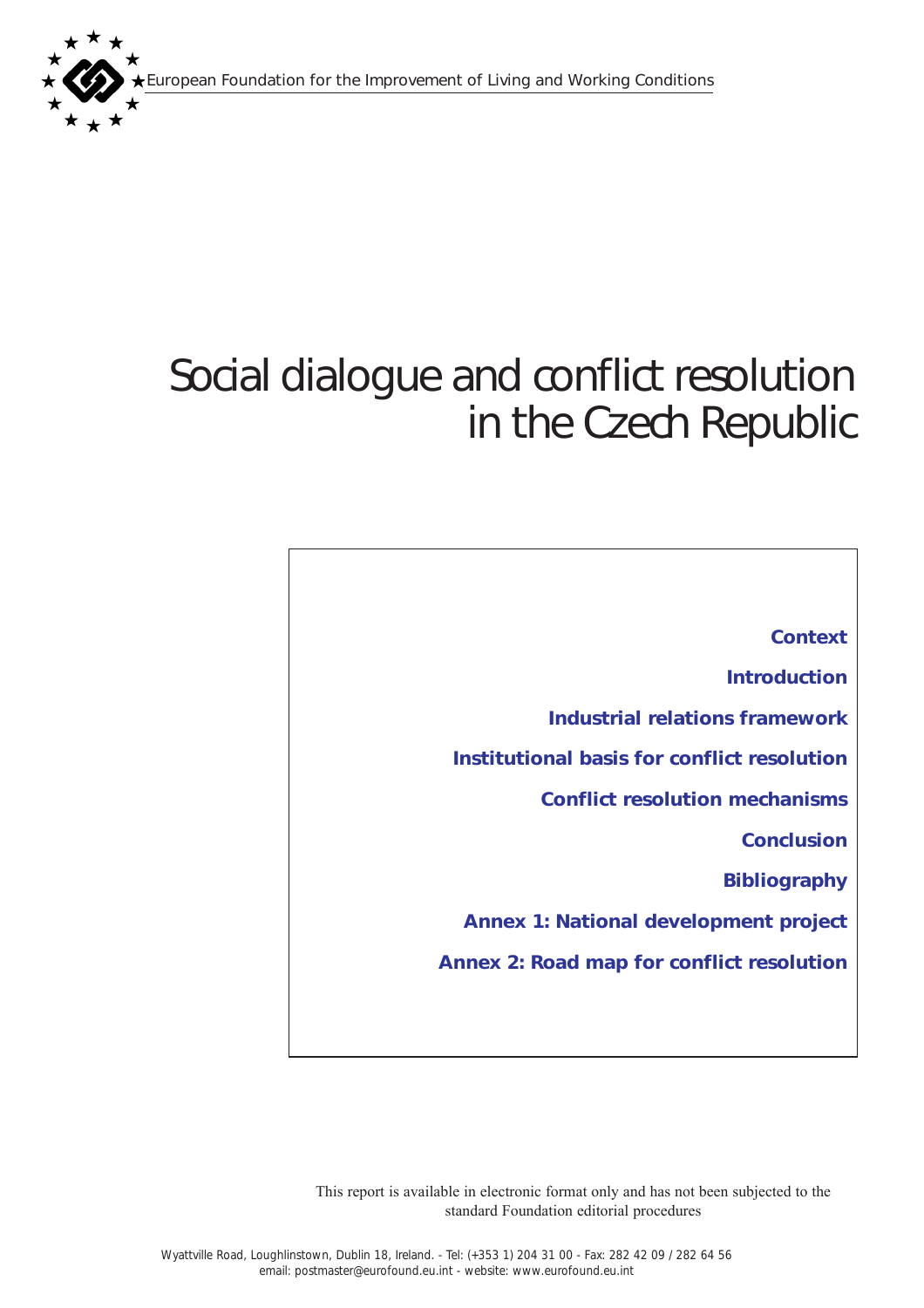# <span id="page-1-0"></span>*Context*

This report is part of a series of projects from the Foundation which focuses on aspects of industrial relations in the runup to enlargement. The national report for the Czech Republic is part of the second phase of a project on 'Social dialogue and EMU' carried out by the European Foundation for the Improvement of Living and Working Conditions in 2002-3, in cooperation with the Swedish 'Work Life and EU Enlargement' programme. This phase of the project looked at the current mechanisms for resolving industrial conflicts prevailing in each of the ten acceding countries involved in the project: Cyprus, the Czech Republic, Estonia, Hungary, Latvia, Lithuania, Malta, Poland, Slovakia and Slovenia.

The main report provides an overview of the whole project and is available online at http://www.eurofound.eu.int/publications/EF0421.htm. It looks specifically at the role of social dialogue in resolving industrial relations conflicts. In most of these countries, both the systems of industrial relations as well as conflict resolution mechanisms are relatively new and have been subject to intense upheaval during the transition phase to market economy. Collective and individual industrial disputes are a new phenomenon for these countries as well. The report gives an overview of the existing institutional and regulatory frameworks for industrial action prevailing in each country, then goes on to describe the various systems in place to deal with conflict resolution. The overall aim of the research is to show how social dialogue can be harnessed to devise a road map for industrial peace.

# *Introduction*

The Czech Republic experienced huge change in 1989. The era of single-party rule and human rights abuse ended, giving way to a period of democracy and reorientation, away from a centrally planned economy to a market economy. One of the main benefits has been the resurgence of respect for human rights and freedom and the opportunity for countries behind the iron curtain to open up to the rest of the world.

However, it also brought with it a whole range of negative effects. The first years of transformation to a market economy were characterized by a deep slump in the economy (as a result of the demise of foreign trade relations between the countries of the former Comecon economic community and the very slow reorientation to western markets as well as a significant reduction in internal demand due to the drop in the population's purchasing power).

These changes also had an adverse effect on employment relations. New phenomena emerged, such as redundancies, reduced working hours, irregular payment of wages, the loss of employees' social benefits and security and the impossibility of finding suitable jobs in some regions with high unemployment. These negative effects triggered many labour disputes which, in some exceptional cases, employees (or their trade unions) attempted to resolve in radical ways, including strikes.

# *Industrial relations framework*

## *Tripartite bodies in the economic and social area*

In the period after 1989 the government, in cooperation with trade unions and emerging entrepreneurial and employer associations, decided to create a settlement institution in the form of a tripartite body. The Council of Economic and Social Agreement (RHSD) is today a united voluntary conciliatory and initiative body of the government, trade unions and employers for reaching agreements in fundamental questions of economic and social development.

In the first half of the 1990s in particular, a principal document outlining the programmes and aims of the RHSD was the 'General Agreement', in which the individual signatories declared their intention to maintain social peace and a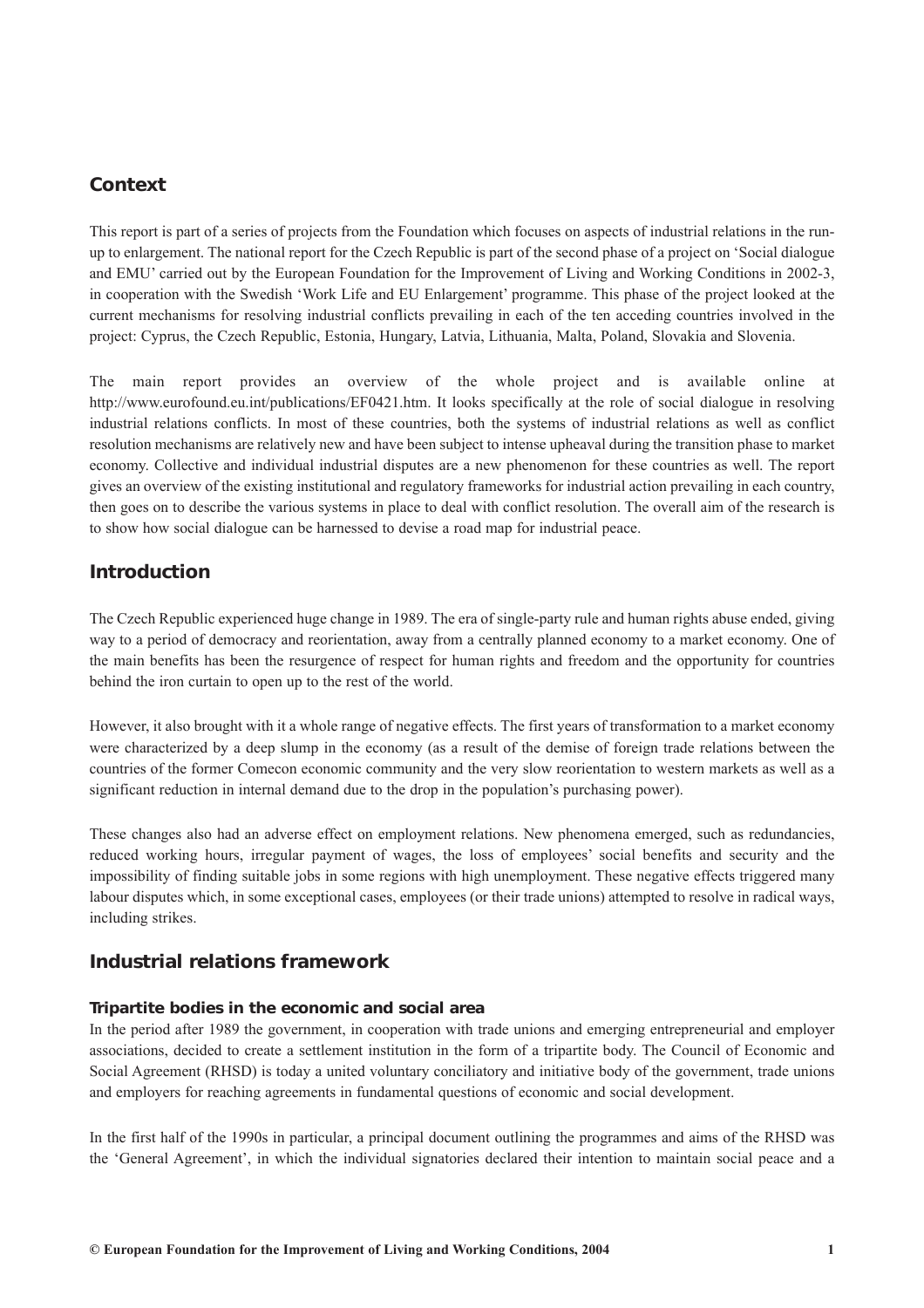<span id="page-2-0"></span>willingness to resolve disputes at the negotiating table. While this was not a legally binding document, it did have fundamental political significance because it defined social and economic tasks and expressed an agreement on collective interests in the tripartite system during the initial phases of the transformation of society.

The General Agreement was also the starting point for collective bargaining at sectoral and company level (sectoral and company collective agreements are legally binding and their observance may be enforced by the courts).

#### *Participants in tripartite social dialogue*

The highest body of the RHSD is the Plenary Session. The government is represented by six ministers and one deputy minister.

Conditions for membership of the delegation of employee representatives in the RHSD are met by two unions - the Czech-Moravian Confederation of Trade Unions (CMKOS) and the Association of Independent Unions (ASO). The largest is CMKOS, which is made up of 32 trade unions with around one million members.

The ASO has about 170,000 members. Other union groups are the Confederation for Art and Culture, with about 120,000 members, and the Christian Coalition of Trade Associations of Bohemia, Moravia and Silesia; however, these do not meet the requirements for membership of the delegation of employee representatives in the RHSD.

The representatives of employers in the tripartite who meet the conditions for membership of the delegation of employers are the Confederation of Employers' and Entrepreneurs' Associations of the Czech Republic and the Confederation of Industry of the Czech Republic. The Confederation of Employers' and Entrepreneurs'Associations represents important organisations (e.g. the Union of Entrepreneurs in Construction of the Czech Republic, the Union of Employers' Associations of the Czech Republic, the Bohemian-Moravian Union of Agricultural Cooperatives, the Association of Investment Companies, the Cooperative Association of the Czech Republic) from the whole spectrum of entrepreneurs in the country.

The Confederation of Industry continues the tradition of the pre-war Central Union of Czechoslovak Industrialists. Apart from defending the interests of its members (160 individual members and 28 collective members) in dialogue with the government and trade unions, it also represents the interests of its members in the Union of Industrial and Employers' Confederations of Europe and the International Employers Organisation.

Considering the rather broad spectrum of operations of the Council of Economic and Social Agreement of the Czech Republic, the importance of working teams and groups as their expert bodies is significantly increasing. Their most important task is to prepare standpoints for the plenary sessions of the RHSD. The following working teams have been created for labour legislation: for professional relations, collective bargaining, and employment, for social welfare issues, for work safety, for salaries, wages and related issues.

The influence of the tripartite structure in the various regions and branches can be viewed as highly beneficial.

#### *Other forms of social dialogue at national level*

 The legislative regulations of the Czech government state that relevant central trade union bodies and relevant employers' organisations (and/or the relevant employers' unions) may be sources of comments and suggestions regarding laws and statutory instruments if the proposed legislation affects important interests of employees (particularly their economic, manufacturing, working, pay, cultural and social conditions).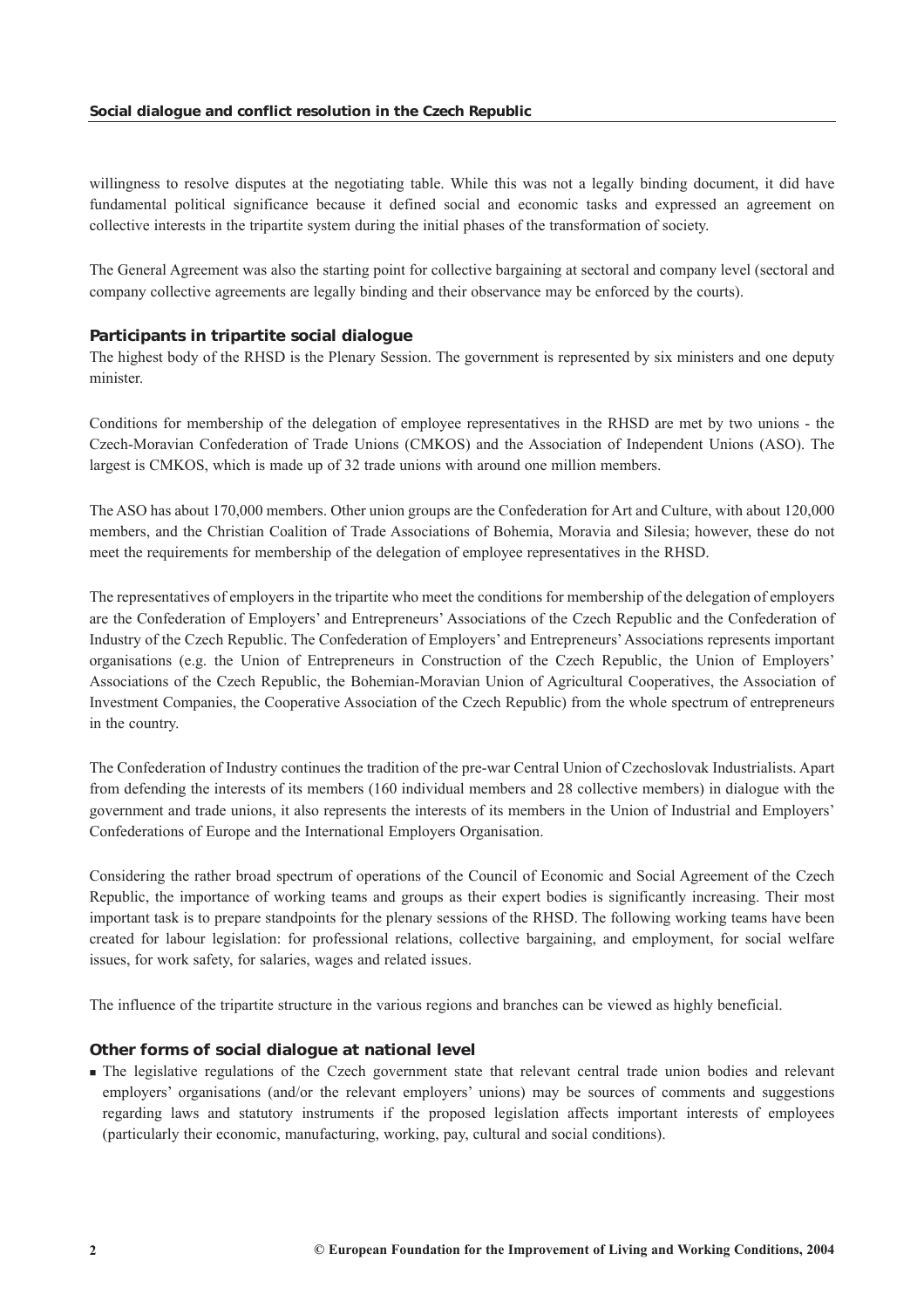- <span id="page-3-0"></span>The central institutions that issue employment regulations on the basis of the Labour Code or other laws are required to discuss them in advance with the relevant central trade union body and with the relevant employers' association.
- Social conferences: Their purpose is mainly to discuss government and parliamentary decisions made on financial reform in the social sphere, with the broadest possible participation of interested parties, especially nongovernmental organisations, civic initiatives and independent experts. Good examples are the social conference held in 1999, which discussed the reform of the social welfare system, and the social conference in 2000, which debated pension reform.
- Another form of social dialogue are the so-called 'round tables', which involve cooperation between the state and social partners in the preparation of legislation (not only in the area of labour-law issues). The idea is to exploit the expert potential of the broadest possible selection of interested experts and to garner support for bills in order to ensure they are passed in parliament.

## *Institutional basis for conflict resolution*

#### *Legal framework for strikes*

The right to strike is generally recognised as a means and method to defend employees and their social and economic interests. As a result of an international covenant on economic, social and cultural rights, the states' parties to this convention are obliged to maintain the right to strike so long as it is carried out in accordance with the laws of the state involved. The right to strike can also be derived from the Convention concerning Freedom of Association and Protection of the Right to Organise and from the Convention on the Right to Organise and Collective Bargaining, adopted by the International Labour Organisation.

The right to strike, as a fundamental human right, is specified in the Charter of Fundamental Rights and Freedoms, which forms part of the Constitution of the Czech Republic. Article 27(4) of the Charter states that the right to strike is guaranteed in accordance with the conditions laid down by law; this right is not held by judges, members of the armed forces and members of security forces.

It is evident from the title of chapter four of the Charter, 'Economic, Social and Cultural Rights', which set of rights a strike should address. Articles 26 to 30 of the Charter concern rights related to the 'right to work'. Article 27 of the Charter then goes into more detail on the rights connected with the right of association with others for the protection of one's economic and social interests. It is in Article 27(4) of the Charter that the right to strike is established. We can draw the conclusion from what is mentioned above that the right to strike must be exercised in accordance with the use of the right to associate with others for the protection of one's economic and social interests. This characteristic of the right to strike also means that the entity exercising this right will primarily be a group of employees, organised (associated) in an organisation defending their economic and social rights (a union). Article 41 states that the rights listed in Article 27(4) may be exercised only in the bounds of the laws which can be used to implement this provision. The legal conditions for exercising the right to strike are only outlined in Act No 2/1991, on collective bargaining. This act defines collective bargaining between the competent trade union bodies and employers, with the possible cooperation of the state, the aim of which is to conclude a collective agreement.

However, this does not mean that the right to strike in the Czech Republic may only be exercised within the bounds of the above-mentioned act. Article 2(3) of the Charter should not be overlooked: this provision states that all persons may do what is not prohibited by law and that nobody can be forced to do anything not imposed by law. This basic principle for assessing the permissibility of conduct in the environment of Czech law must also be applied to assessments of the question of legality of a strike held outside the limitations of Act No 2/1991, on collective bargaining. Assuming that the law deals with strikes only in cases related to collective bargaining, it may be concluded that there are no other (legal) restrictions regarding the right to strike in Czech law. Therefore the right to strike is guaranteed (Article 27(4) of the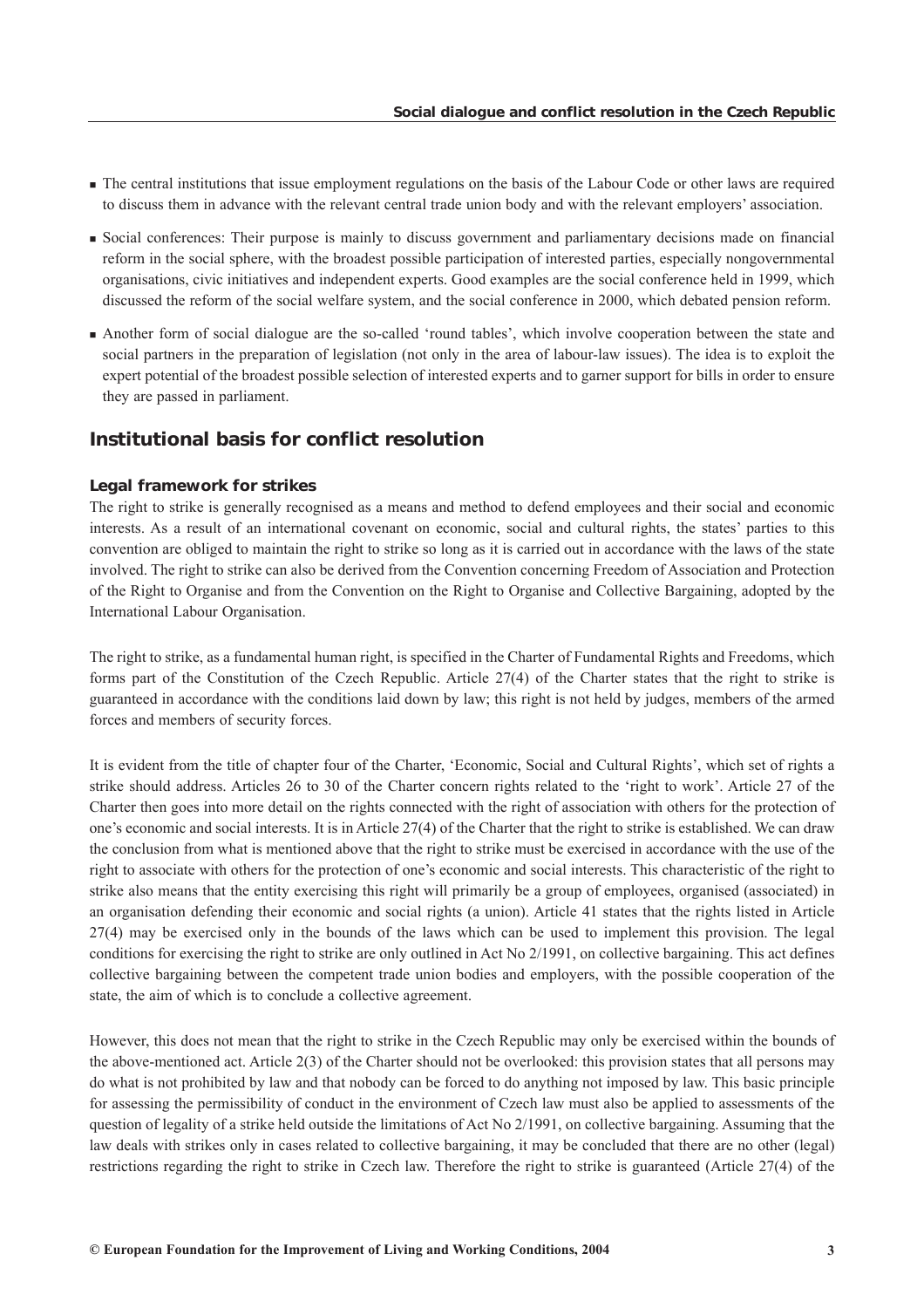Charter) without restriction (with the exception of strikes relating to collective bargaining) in accordance with constitutional principles. The Czech courts have also discussed this issue: first, the Municipal Court in Prague (Verdict No 31 C 1909/92-34 of 16 February 1993); secondly, the legality of striking was addressed by the Prague High Court (Ruling No 2 Co 157/97-49 of 27 February 1998), which used the same arguments as the Municipal Court. In its substantiation of the ruling it stated that: 'Since no law defining the right to strike, other than Act No 2/1991, as amended, has been promulgated, according to the scope of application and interpretation of Article 27 of the Charter, the court must apply general means and methods for the interpretation of legal provisions. In this interpretation, with regard to Article 10 of the Constitution of the Czech Republic, it must respect and address international conventions on human rights by which the CR is bound and which have priority over Czech law. These (conventions) would then have priority even over a law that really restricts the right to strike only in cases which are dealt with by the above-mentioned Collective Bargaining Act.'

With this in mind, strikes can be divided into:

## 1) Strikes outside the scope of the Collective Bargaining Act

There is no law in our legal code to implement Article 27(4), concerning strikes other than strikes addressed in the Collective Bargaining Act. However, as has been stated above, this does not mean we should draw the conclusion from this absence of an implementing regulation that if there is no implementing regulation, then there is no right. On the contrary, the court interprets Article 27(4) of the Charter of Fundamental Rights and Freedoms to the effect that in general this provision defines the right to strike, but that this a right that may be guaranteed by certain, more detailed, conditions of a separate law. No law states, and the interpretation of this provision of the Charter does not give rise to the conclusion, that strikes other than strikes regulated by an implementing regulation are prohibited. The question as to whether a particular strike is legal or illegal can only be decided by the courts.

#### 2) Strikes related to the Collective Bargaining Act

These strikes, their requirements and their procedure are precisely regulated by law. A strike, as understood by the Collective Bargaining Act, is a legal instrument to settle collective disputes concerning the negotiation and conclusion of a collective agreement. A dispute on a change to an agreement already in force is also considered a collective dispute if the possibility and extent of changes has been agreed in a collective agreement. Collective disputes are disputes which do not give rise to entitlements of individual employees. A precondition for a strike, however, is that all regulations set out by the Collective Bargaining Act be observed.

For the purposes of collective bargaining, the law defines a strike as a complete or partial stoppage of work. Beside strikes as a radical means of settling disputes on the conclusion of a collective agreement, it also defines a 'strike of solidarity'. This means for the purposes of the Collective Bargaining Act a strike supporting the demands of employees striking in a dispute about the conclusion of a collective agreement. The strike is decided on and declared by the competent trade union body; the starting of the strike must be supported by at least half of the employees who are covered by the collective agreement.

Furthermore, the relevant trade union body must:

- notify employees of the following information in writing:
	- a) when the strike will start and its estimated duration;
	- b) the reasons and goals of the strike;
	- c) the names of the representatives of the strike committee or of contact persons who are authorised to represent the participants in the strike;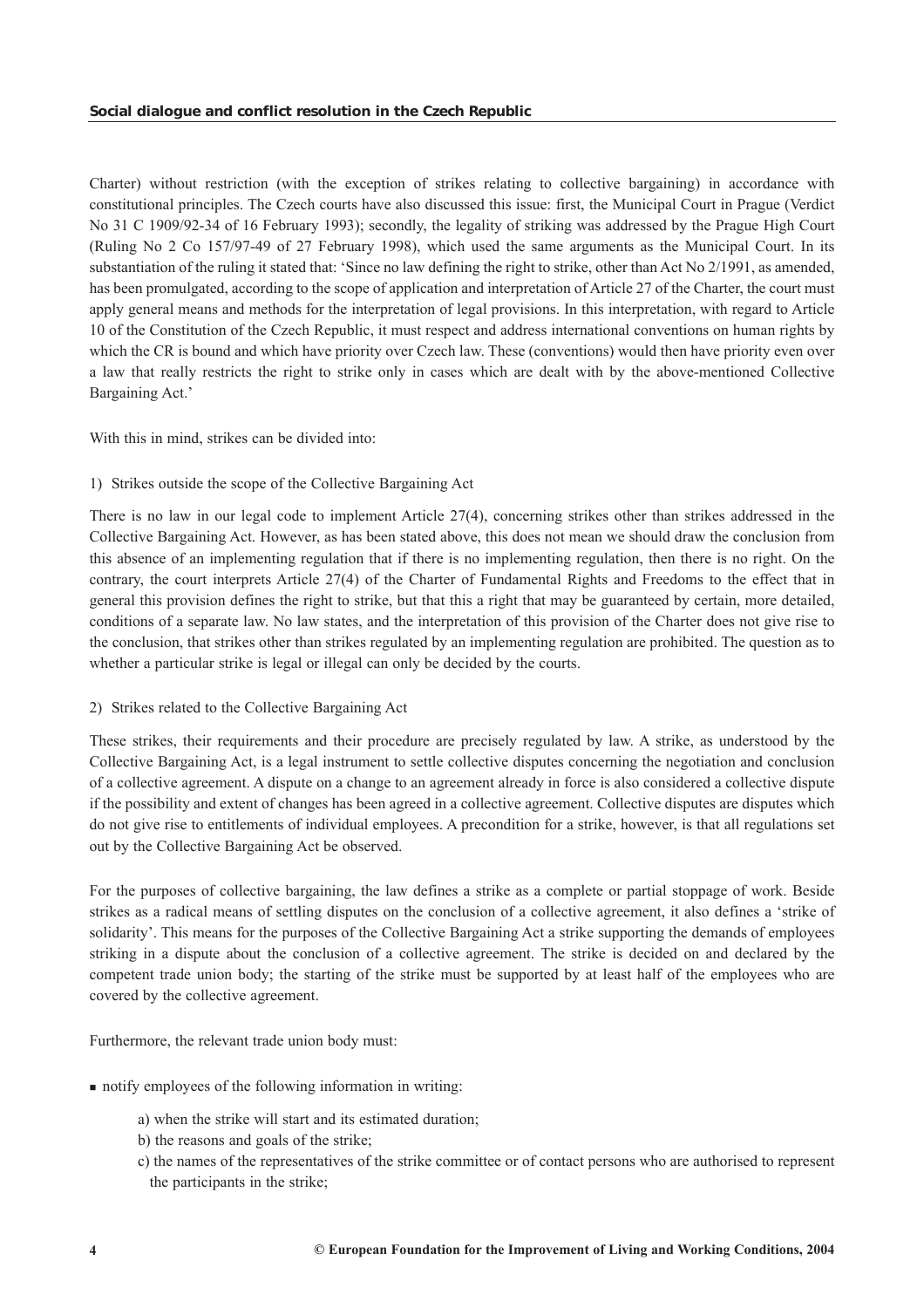- **present the employers with a list of names of employees participating in the strike;**
- inform the employer of the end of the strike.

The trade union body that decided on the strike is required to provide the employer with essential cooperation for the whole duration of the strike while ensuring essential activities and the operation of equipment which, due to its character, is necessary with regard to safety and the protection of health or the possibility of damage occurring to this equipment.

If all the conditions for striking laid out by law are observed, the strike is considered legal. In cases of legal strikes, the law stipulates further duties both for the trade union body and for the employer:

- employees may not be prevented from taking part in the strike, but must not be forced to take part in the strike;
- the participation of employees in a strike is considered excused absence from work;
- an employee may not be held responsible for damage resulting solely from the suspension of work through strike action;
- during the strike the employer may not substitute strikers with other workers.

Exercising the right to strike primarily means the partial or complete suspension of work, whereby, because the employer suffers material (or also non-material) damage, the employer is forced into a change of conduct by the strikers. If a strike is declared on an employer, then different conditions of employment relations exist between an employee who participates in a strike and the employer than in a time without strike. The idea of the strike is to exert pressure on the employer (by refusal to perform agreed work, among other methods). Therefore it is difficult (while respecting the right to strike) to require from a striking employee the observance of all duties arising from a contract of employment and from the Labour Code. If, however, an employee does not behave in a way expected during a strike (i.e. by, contradictory to the declared method of the strike, working or behaving in a manner that does not correspond to the proper course of the strike, or by directly opposing it), the cited exception, resulting from exercising the right to strike guaranteed by the Charter, does not apply; protection only ensues from the direct exercising of the right to strike.

Part of the right to strike is that employees may not be prevented from striking, and also that no one may be forced to participate in a strike.

A participant in a strike has no right to wages, compensation of wages or sick pay or support while caring for a member of the family, if he/she fulfils the conditions stipulated by regulations for medical insurance for the issuing of such benefit during the strike. While assessing income for the granting of benefit and social aid services for socially needy citizens, the loss or drop in income due to a strike is not taken into consideration. Participation in a strike also has an effect in the area of pension insurance. First, the basic figure for the calculation of the pension (base calculative figure) is reduced by the drop in income and secondly, if the strike lasts more than one calendar month and therefore no pay is received, this calendar month is not included into the calculation of the period of insurance.

The Collective Bargaining Act sets out systematically the cases in which a strike is illegal. This may be a strike that has not been preceded by proceedings in the presence of a mediator (this does not apply in the case of a solidarity strike) or that has been declared or continues after the beginning of proceedings in the presence of an arbitrator or after the conclusion of a collective agreement, etc.

An employer, or a group of employers or a state representative, may appeal to the regional court to determine whether a strike is illegal.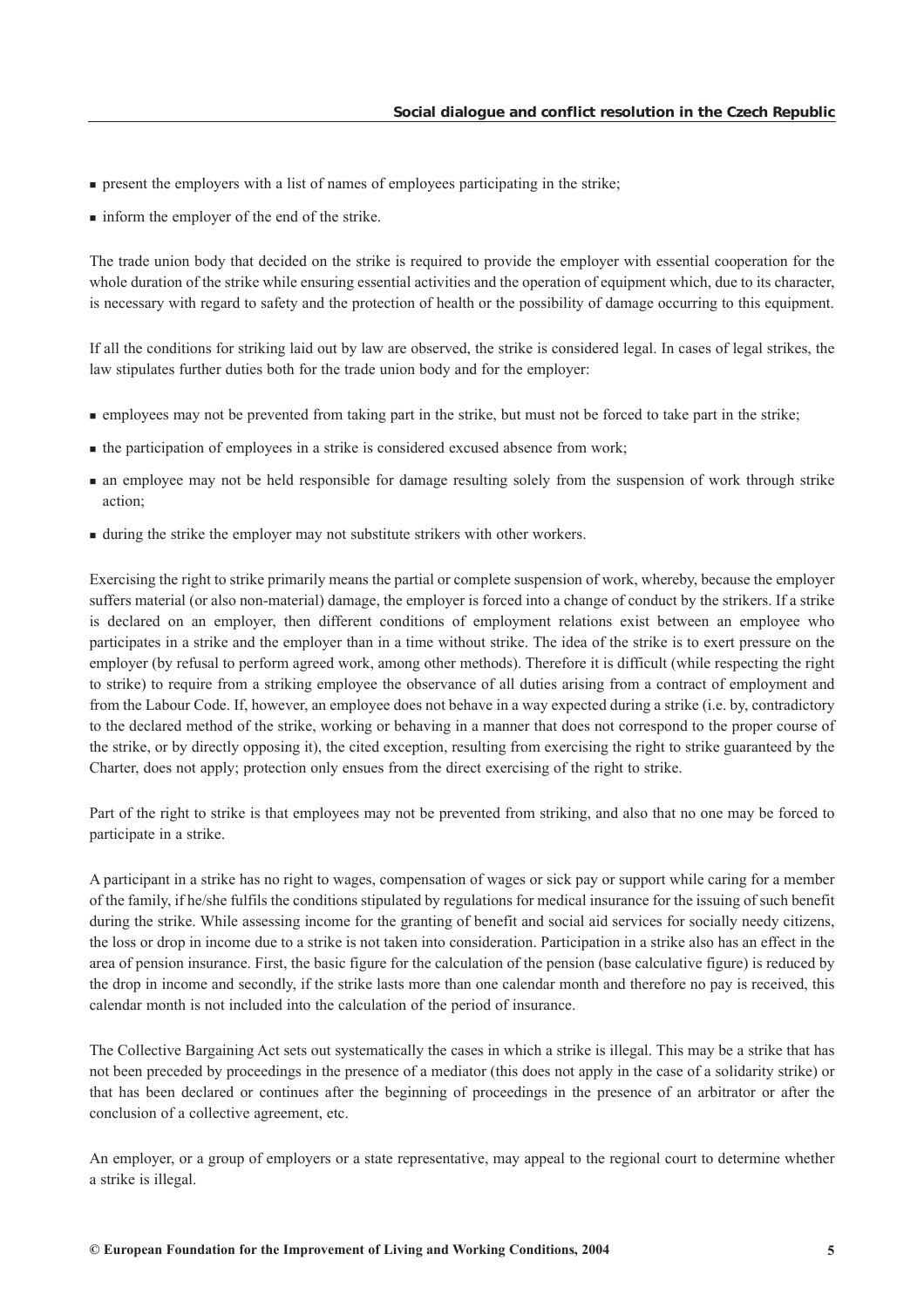The participants in a strike which is considered illegal from the point of view of the Collective Bargaining Act do not benefit from the 'advantages' of a legal strike. This means that the participants in such strikes are at risk of possible sanctions from the employer. Such legal sanctions may be:

- **termination of employment;**
- demand for compensation for loss or damage caused to the employer during the illegal strike;
- possible criminal proceedings, for example due to the criminal offence of endangering the public, abuse of the running of equipment beneficial for the public, etc.

If a court decides that a strike is illegal, the trade union organisation whose body declared the strike is responsible to the employer for loss and damage resulting from the strike, according to the Civil Code.

#### *Legal framework for lockouts*

A lockout is only covered under the Collective Bargaining Act. The definition of a lockout is partial or complete stoppage of work by an employer, where the employer may, as a final solution for resolving a dispute about the conclusion of a collective agreement, declare a lockout, if an agreement cannot be reached even after proceedings in the presence of a mediator and the contracting parties do not request an arbitrator to resolve the dispute. The start of a lockout, its extent, the reasons for it and a list of names of employees to whom the lockout applies must be notified by the employer to the competent trade union body at least three working days in advance. The employer is required to give the employees concerned the same period of notice. The law specifies situations in which a lockout is unlawful. In general this applies to situations where a lockout would affect the employees of medical facilities, which might endanger the health or life of the public, as well as lockouts affecting judges or state representatives.

The relevant trade union body or state representative may seek the declaration of an illegal lockout by the regional court in whose jurisdiction the employer's head office is registered.

If employees cannot carry out their work because a lockout has been declared against them, this is an obstacle to work on the part of the employer. If it is not an illegal lockout, the employees are only entitled to a wage of half the average wage. Claims from medical insurance and social security of an employee who is the subject of a lockout are assessed as if the lockout had not taken place. For the purposes of pension insurance, when setting the average monthly wage, the period of lockout is not included in the decisive period.

A lockout is at an end if the employer who declared it decides so. The relevant trade union body is to be notified of the ending of a lockout without undue delay. The employees affected by the lockout must also be notified of its ending.

#### *Records of strikes and lockouts*

Neither the Ministry of Labour and Social Affairs, nor any other state institution, employers' associations or trade unions record the exact number of all professional disputes or strikes. For example, the Czech-Moravian Confederation of Trade Unions, the largest union body, records only the important strikes and other protest events that it has taken part in itself. It does not record any minor protests declared by the trade union organisations at a company level.

It should be noted, however, that strikes are not very widely used. In the period between 1992 and 2002, about 20 strikes were reported, and they did not usually last more than a couple of hours.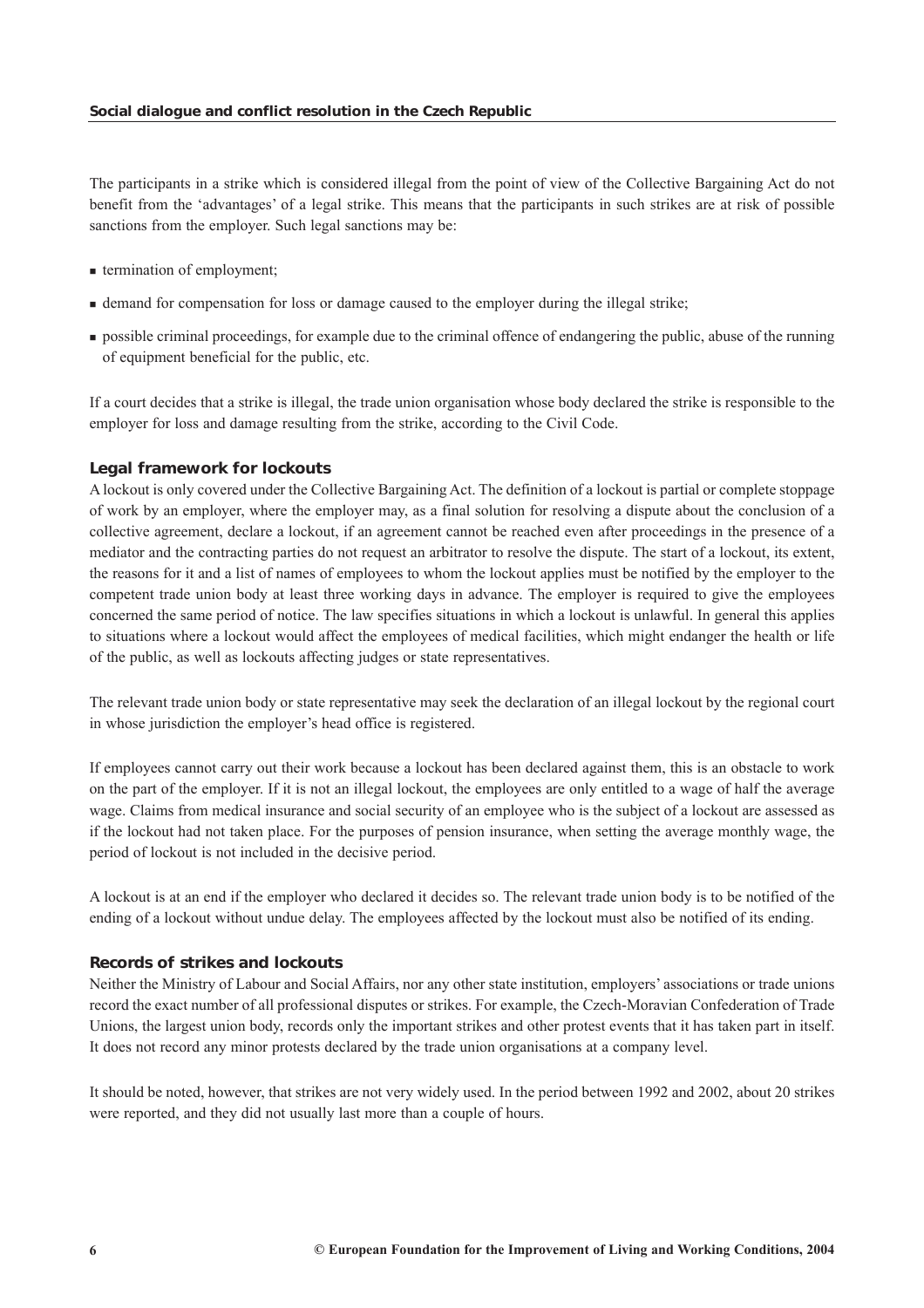<span id="page-7-0"></span>The number of lockouts, i.e. partial or complete stoppages initiated by employers, has not been recorded by state administration authorities or by employers' associations, which makes it impossible to determine how many actually took place.

## *Conflict resolution mechanisms*

## *Mediation*

The institution of a mediator is addressed in the Collective Bargaining Act. This regulation addresses 'collective disputes', which are disputes that do not include claims by individual employees (disputes involving the claims of individual employees are resolved like any other employment law dispute, i.e. through the courts). According to the Collective Bargaining Act, collective disputes concern:

- the conclusion of collective agreements;
- the fulfilment of the obligations under a collective agreement.

If the contracting parties to the collective agreement cannot agree on an obligation under a collective agreement they may, by agreement, choose a mediator for the dispute.

The law stipulates the following methods for the settlement of collective disputes:

- in case of a dispute concerning the conclusion of a collective agreement, it is negotiated initially by a mediator. If the proceedings in the presence of a mediator are unsuccessful, the parties may agree to continue negotiations in the presence of an arbitrator. If the parties do not agree to this, the matter may be solved by a strike or lockout. In the case of collective disputes in a workplace where it is forbidden to strike or where a lockout is out of the question, negotiations in the presence of an arbitrator are possible. If the contracting parties cannot agree on an arbitrator, negotiations continue with an arbitrator who is appointed by the Ministry of Labour and Social Affairs (hereinafter referred to as MLSA) on the suggestion of either of the contracting parties. The decision of the arbitrator in a dispute on the conclusion of a collective agreement is final and not subject to judicial review.
- If the matter concerns a collective dispute on the fulfilment of obligations under a collective agreement, it must first be negotiated in the presence of a mediator. If negotiations in front of a mediator fail, an arbitrator is appointed by agreement of the contracting parties. A strike or lockout in this dispute is inadmissible. The decision of the arbitrator may be subject to judicial review.

Negotiations in the presence of a mediator are the first step toward a solution to a collective dispute. If the contracting parties are unable to agree on how to settle their dispute, they can appoint a mediator. This means that the decision on whether to turn to a mediator is up to them, similar to the situation in the case of a dispute about the claims of individual employees, where each may decide to bring an action. Final methods of solving a dispute about the conclusion of a collective agreement - a strike or lockout - may be used only after proceedings in front of a mediator.

A mediator may be anyone who meets the requirements laid down by the Collective Bargaining Act, if the contracting parties have agreed on him/her. According to the law in question, a mediator may be either an individual who must be a citizen of voting age and eligible to fulfil legal operations or a corporate entity that agrees to perform this function.

If the contracting parties cannot agree on a mediator, he/it may be appointed by the MLSA on the initiative of either of the contracting parties. The MLSA will appoint only an individual or corporate entity that is recorded in the list of mediators kept by the MLSA.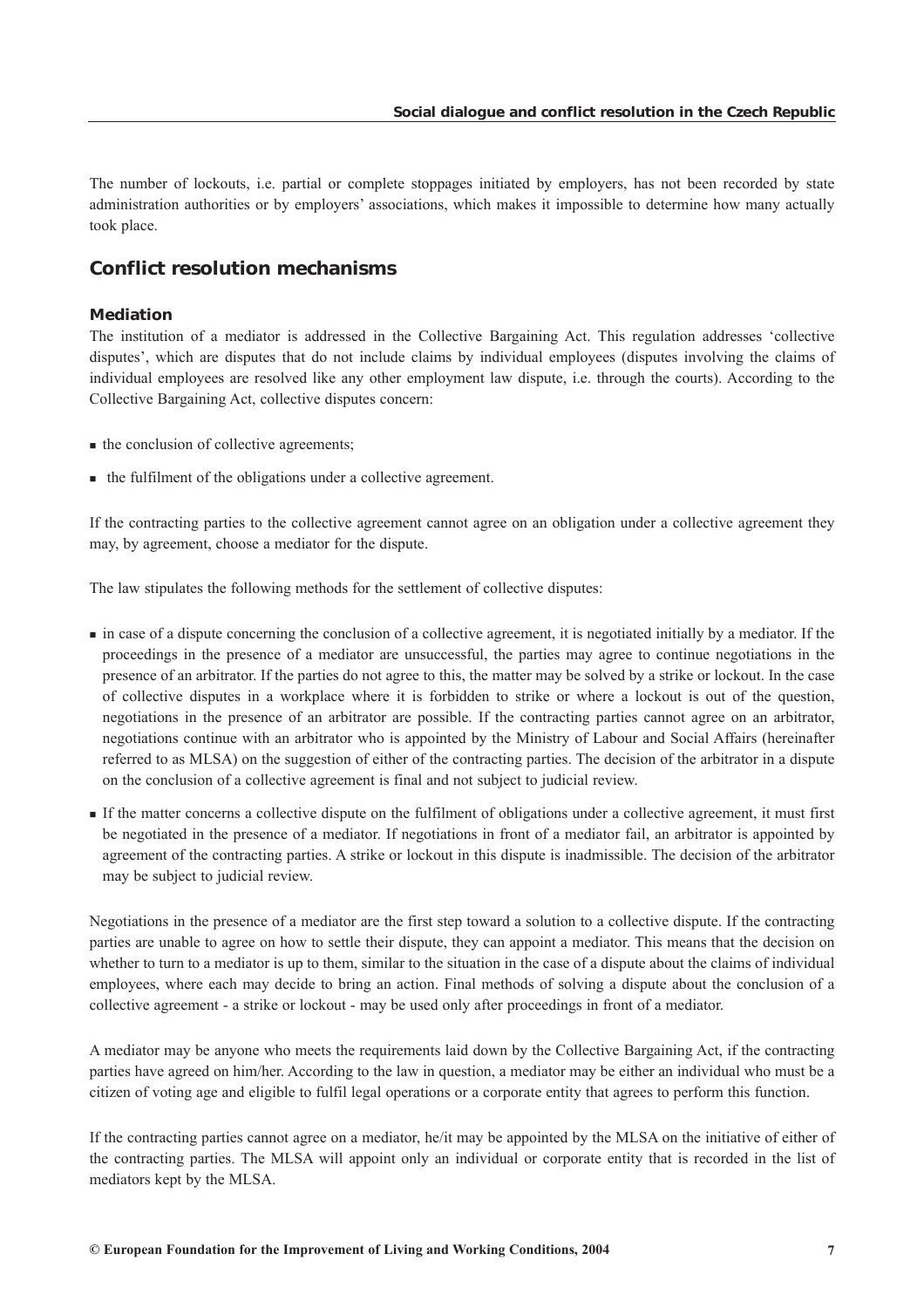An individual must meet the following legal requirements to be entered on the above list.:

- citizen of voting age and eligible to fulfil legal operations;
- no criminal record;
- successful completion of university education, preferably in the field of the law or economy;
- show personal characteristics that promise a thorough and unbiased performance as a mediator.

A corporate entity must be active in the research, advisory or organisational fields, especially in the area of employment law, salaries or social matters and it must employ workers eligible for the performance of mediation, who meet the requirements necessary for individual mediators and who agree to perform this function. They are entered on the list for a period of three years, after which time they may be re-entered.

In an application for the appointment of a mediator the contracting party should specify the subject of the dispute and state any preceding steps of its solution. This must be accompanied by various written material (i.e. proof that between the presentation of the proposal to close an agreement by one of the contracting parties and the application for the appointment of a mediator at least 60 days have elapsed, that the contracting parties negotiated the identity of a mediator but did not reach agreement, etc.), a written standpoint of the other party must also be enclosed in the application. In practice, it seems that one of the contracting parties, more often the employer, behaves completely passively. It also is common for the contracting parties to discuss various mediators who are also listed in the list of mediators but to fail to reach an agreement, as each side tends to stick to its own proposal. In such situations the practice is to appoint a different mediator from the one the parties have already discussed and failed to agree on.

A mediator does not decide on a collective dispute. He/she merely issues a written proposal for the settlement of the dispute to the contracting parties on the basis of discussions with the contracting parties and on the basis of a combined analysis of the essence of the dispute. He/she should do so within 15 days of familiarisation with the subject, if the contracting parties do not agree otherwise. If the dispute is not settled within 30 days of the date the mediator familiarised him/herself with the subject of contention and the contracting parties have not decided otherwise, the proceedings of the mediator are seen to be unsuccessful.

Under the law, the mediator has a right to receive remuneration, which is part of the costs of the proceedings. These costs are split half and half for both sides. The financial remuneration is agreed between the contracting parties and the mediator. If no agreement is reached, the mediator is entitled to remuneration as set out under legal regulations.

Information on mediators and arbitrators (name, professional field in which the mediator or arbitrator operates, contact details) appear on the web pages of the Ministry of Labour and Social Affairs, and are thus available to the general public, with the protection of personal data, of course, being safeguarded.

#### *Arbitration*

Proceedings in the presence of an arbitrator are the second round in settling collective disputes, if the disputing parties wish to continue. This method is considered if the dispute was not resolved by the mediator. It should be noted that proceedings with an arbitrator cannot take place if they are not preceded by proceedings with a mediator. Unlike proceedings with a mediator, however, in some disputes the Ministry of Labour and Social Affairs cannot appoint an arbitrator if the contracting parties do not agree on one. The arbitrator may be appointed:

**for every case of collective dispute on the fulfilment of obligations under a collective agreement:**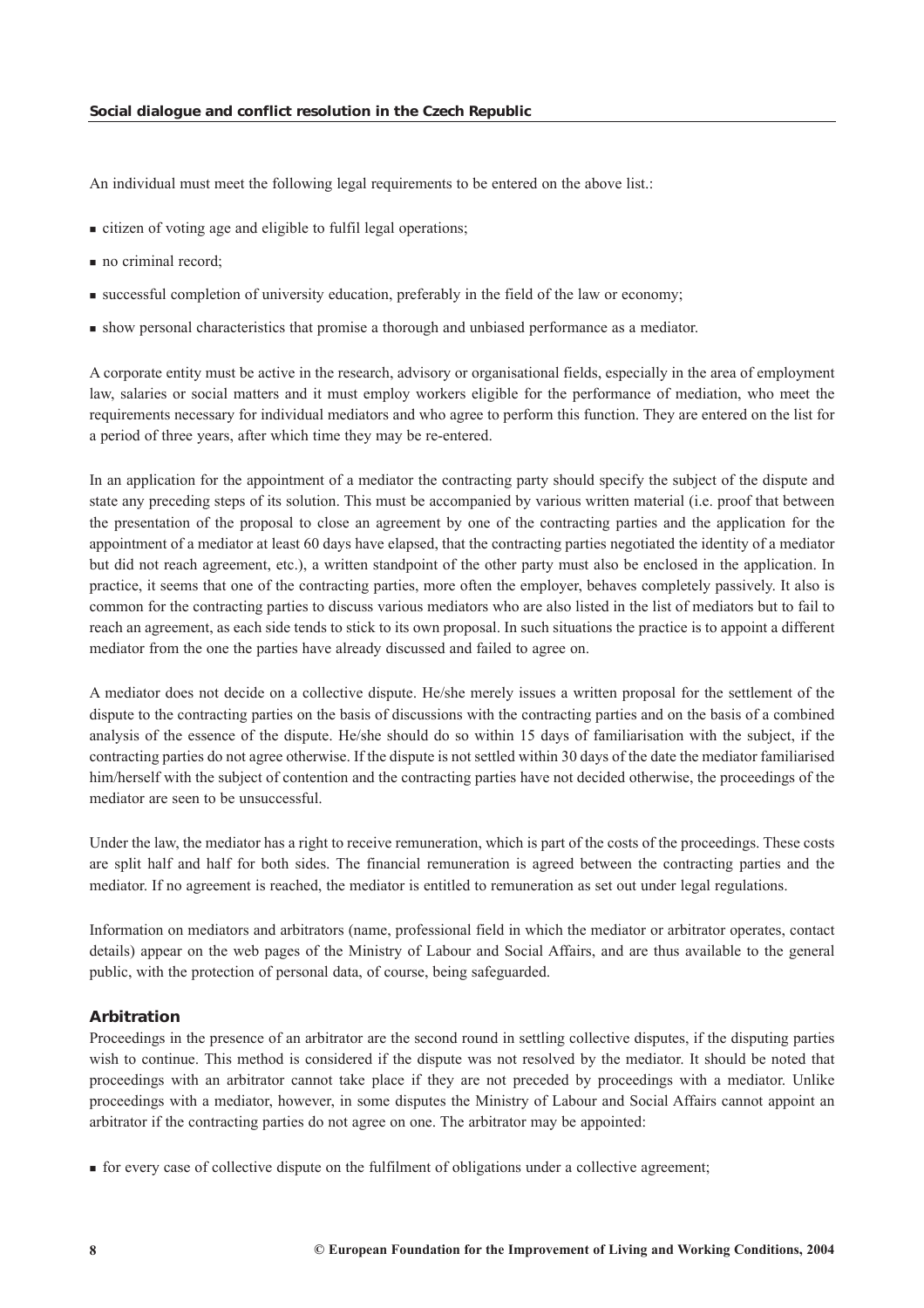for a collective dispute about the conclusion of a collective agreement arising in a workplace where it is legally prohibited to strike and where a lockout cannot be declared. It is prohibited, under the law, to strike or declare a lockout in workplaces where a strike or lockout would cause endangerment of the life or health of the public or property in certain situations, e.g. in areas hit by natural disasters, if extraordinary measures are in force.

Proceedings in the presence of an arbitrator begin:

- when the contracting parties apply to an arbitrator for his/her ruling in writing and the arbitrator accepts the application;
- if the contracting parties do not agree and if the dispute is on the conclusion of a collective agreement in a workplace where it is prohibited to strike, or a dispute concerning the fulfilment of obligations under a collective agreement, the Ministry of Labour and Social Affairs appoint an arbitrator on the initiative of one of the contracting parties. Proceedings in the presence of an arbitrator commence on delivery of the decision to the arbitrator.

The arbitrator, in the two above cases may only be a citizen of voting age and eligible to fulfil legal operations recorded in the list of arbitrators kept by the Ministry of Labour and Social Affairs. Conditions for the performance of their function are considerably stricter than in the case of a mediator. This is the case because the decisions of an arbitrator have legal repercussions that are significantly more serious than the proposal of a mediator. Another condition for being listed in the list of arbitrators is that the arbitrator has successfully undergone verification of his/her professional knowledge by a commission that is an advisory body of the Minister of Labour and Social Affairs. Tests of the requisite knowledge are repeated every three years.

The arbitrator issues his/her decision in a dispute within 15 days of the initiation of proceedings. In a dispute on the conclusion of a collective agreement, his/her decision is final.

In a dispute on the fulfilment of obligations under a collective agreement the arbitrator's decision is open to review by the appropriate regional court. The application for a review may be presented within 15 days of delivery of the arbitrator's decision. This term is preclusive.

The arbitrator's financial remuneration and the payment of costs of the proceedings in the presence of the arbitrator is supplied to the arbitrator by the MLSA from the central government budget. MLSA pays the remuneration and costs of the proceedings to the arbitrator 30 days after the arbitrator has announced in writing that the decision has been delivered to the contracting parties.

## *Experience of the activities of mediators and arbitrators*

At present the MLSA has 39 mediators and 26 arbitrators on its lists. Both mediators and arbitrators are recorded according to the region where they are resident and according to their specialisation.

The MLSA will issue employers and unions with a printed list of mediators and arbitrators for the settlement of their collective professional disputes on demand. In 2002 about 35 applicants requested this list.

It should be noted that the MLSA does not record disputes in which it is not directly involved. This is only for cases in which the contracting parties turn to a mediator directly without the involvement of MLSA. Mediators are not even required to send the MLSA their proposals for the solution of disputes that they have delivered to the parties of the dispute. The sending of dispute solution proposals to the MLSA is a demonstration of goodwill by the mediator.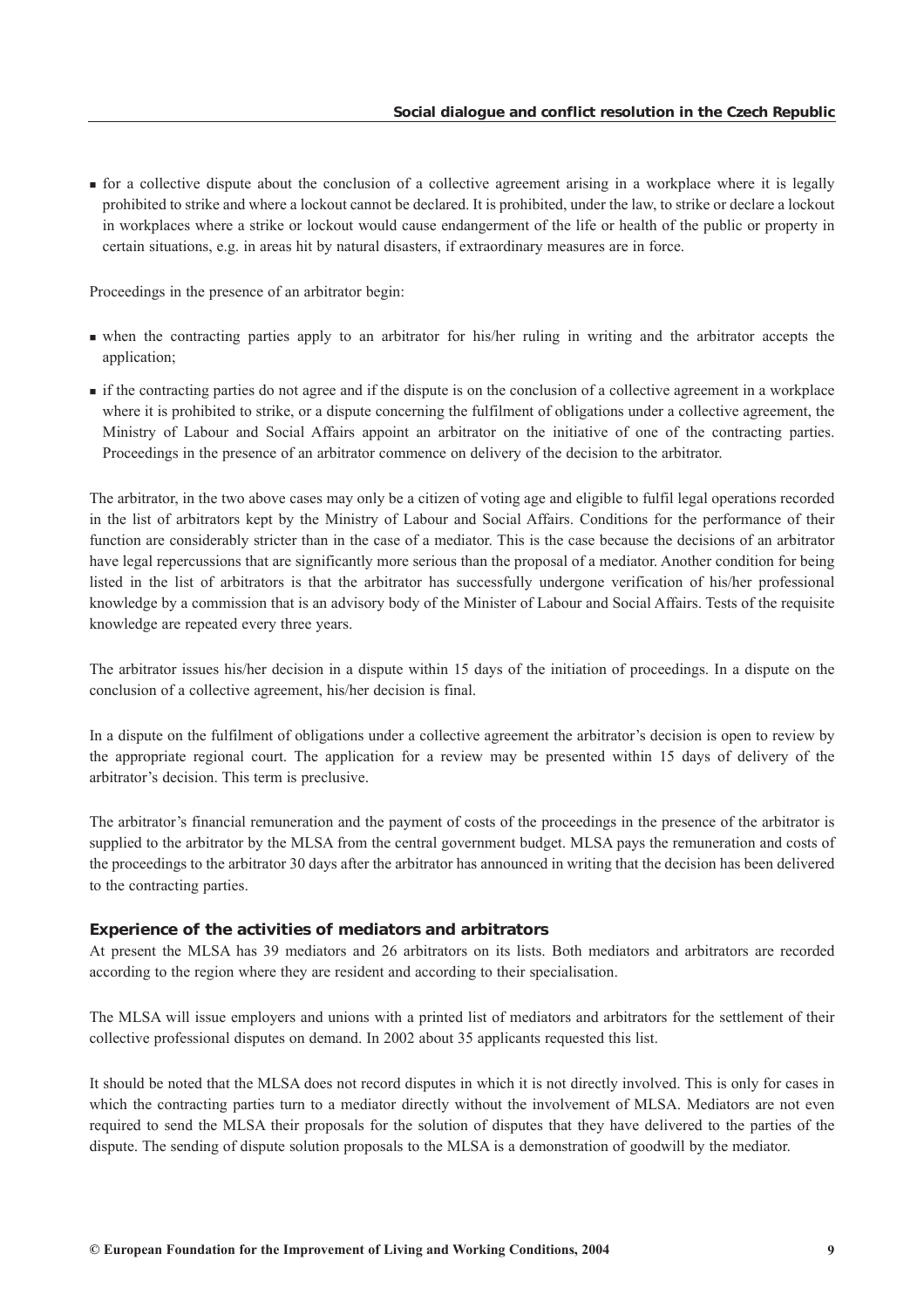<span id="page-10-0"></span>On average there are about 20 applications for the appointment of a mediator yearly. As far as the appointment of an arbitrator in collective disputes is concerned, this step is very exceptional. Last year the MLSA appointed an arbitrator in only one case.

As far as the subject of disputes is concerned, they are predominantly in the area of pay. In the case of disputes solved by a mediator, disputes on the conclusion of collective agreements and their fulfilment always account for about half the disputes. They are mostly company collective agreements. Disputes decided by an arbitrator have been purely disputes about the fulfilment of collective agreements.

It is necessary to emphasise above all the role of the mediator because, thanks to his/her successful negotiation, many disputes have been settled before the situation reaches a head, i.e. before relations between contracting parties are seriously damaged and material damage occurs. Moreover, mediators encourage the disputing parties, if they reject the proposed solution, to continue proceedings with an arbitrator and never to solve the dispute by going on strike.

In practice, the institution of mediators and arbitrators is a relatively often-used method for the settlement of collective disputes and it normally leads to positive results. The influence of mediators and arbitrators can have a positive effect on relations between employers and employees.

## *Disputes settled by mediators and arbitrators*

| Year | No. of disputes<br>settled by mediator | No. of disputes settled<br>by arbitrator |
|------|----------------------------------------|------------------------------------------|
| 1997 | 44                                     |                                          |
| 1998 | 54                                     |                                          |
| 1999 | 26                                     |                                          |
| 2000 | 20                                     |                                          |
| 2001 | 33                                     |                                          |
| 2002 | 24                                     |                                          |

Table 1: *Disputes settled*

In the period up to 1 November 2003 about ten disputes were settled by means of a mediator, one was settled by an arbitrator.

The above figures for disputes settled by means of mediators and arbitrators come from data available to the MLSA and are for information only.

# *Conclusion*

Social dialogue may be one of the solutions on how to come to terms with conflicting opinions. The search for a mutual solution to problems and the setting of similar goals is connected to the ideal of the possibility of achieving social harmony and its positive influence on the development of society. It was this communication between the government, trade unions and employers after 1989 that created an important precondition for the transformation of society and the market economy. Social partnership considerably influenced the transformation process, while at the same time changing as a result of the development of political, economic, and social conditions. It can be considered a fully functional instrument of the pluralist system of political democracy, where it operates as a means of solving relations and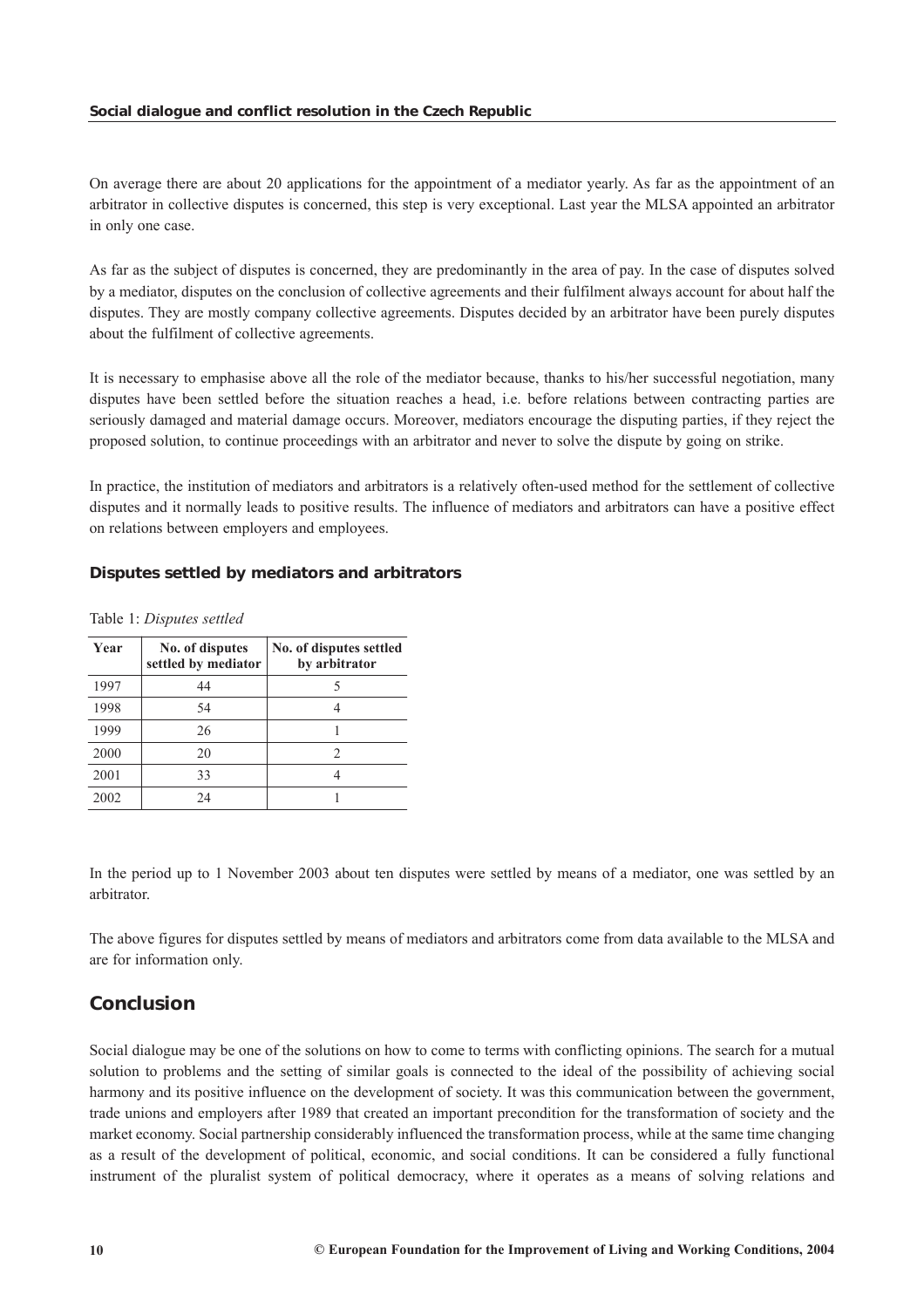preventing conflicts of interest. Social harmony based on dialogue and cooperation is one of the requirements for maintaining economic growth in the Czech Republic.

For a candidate country preparing for entry into the EU it is important to accept the so-called Lisbon direction of social policy of the EU Member States, which dynamically strengthens the compatibility of the social systems of the candidate countries with the states of the EU. Social dialogue and social partnership are an integral part of the European integration process. After coming to power, the social democratic government began to exploit some other forms of social dialogue at national level. The aims was to involve the widest possible cross-section of the public, in particular non-governmental organisations, civic initiatives and independent experts in the preparation of concepts and legal amendment in the areas of employment, social security, job security, etc.

Therefore, the basis of social dialogue is the adoption of the goals of economic and social policy by participants and the recognition of the usefulness of cooperation and social harmony, which better lead to the accomplishment of goals than open disputes.

Some of the most important legal mechanisms for solving disputes in the Czech Republic are the institutions of mediators and arbitrators and the right to strike and lockout. The institution of mediators and arbitrators is very welltried and well-used in practice. A detailed definition can be found in the Collective Bargaining Act. According to the information from the Ministry of Labour and Social Affairs, between 1997 and November 2003, approximately 200 disputes were settled by mediators and about 20 by arbitrators.

Lockout is defined in the Collective Bargaining Act. It is the power of an employer, on fulfilling legal conditions, to stop work partially or completely. According to information from the Ministry of Labour and Social Affairs, in practice this institution for the settlement of disputes is not used.

The Charter of Fundamental Rights and Freedoms, which forms part of the Constitution of the Czech Republic, states that the right to strike is guaranteed by conditions stipulated by law. However, only strikes in the case of disputes over the conclusion of collective agreements and solidarity strikes to support employees striking for the conclusion of a collective agreement are addressed by the law. This does not mean, however, that all types of strikes other than those addressed by the Collective Bargaining Act are prohibited (e.g. ruling of the High Court of 27 February 1998). The court decides if a particular strike is legal or not.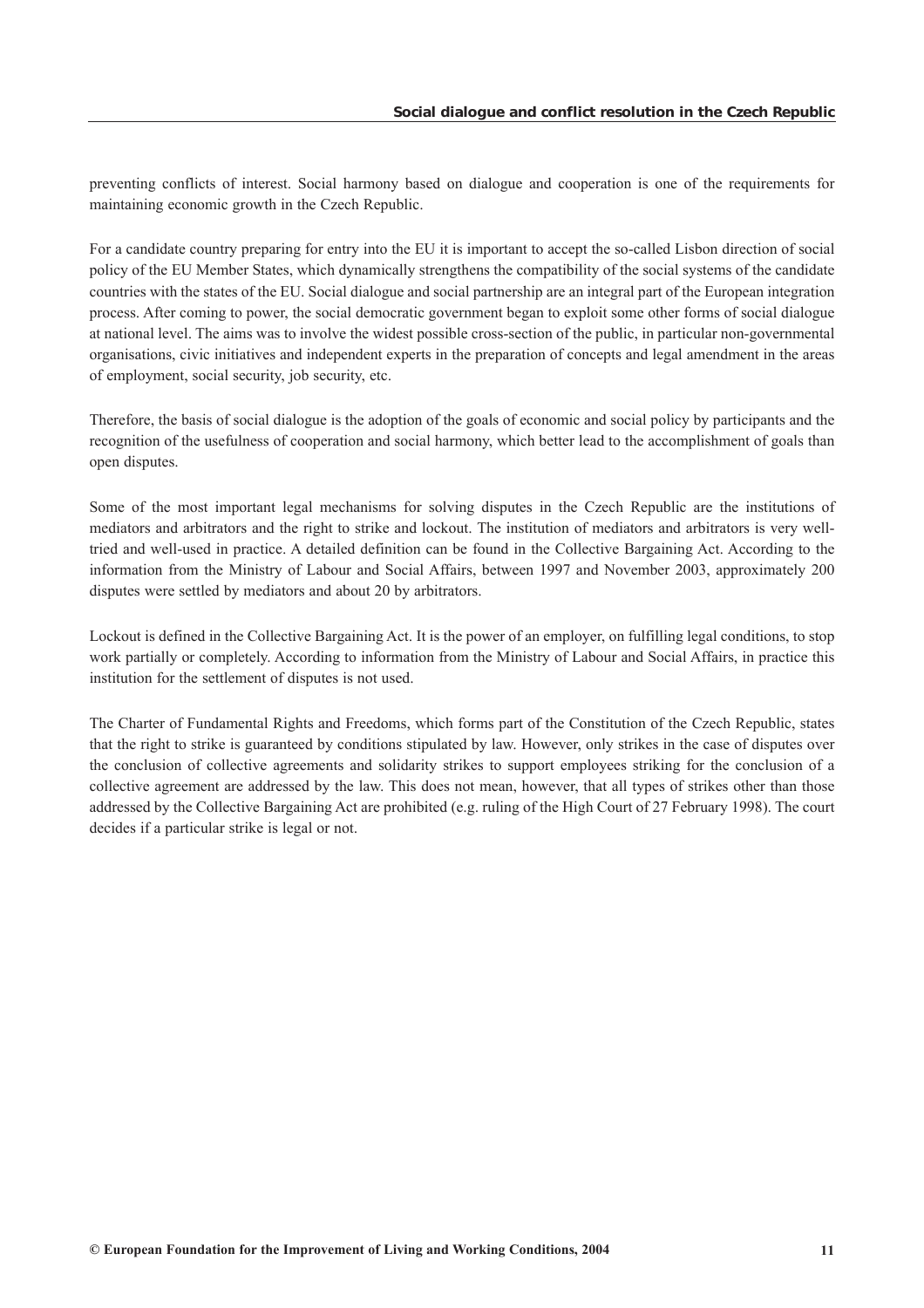# <span id="page-12-0"></span>*Bibliography*

J. Hála, A. Kroupa, Z. Mansfeldová , J. Kux, R. Vašková, I. Pleskot: *Rozvoj sociálního dialogu* , Výzkumný ústav práce a sociálních vecí, 2002.

J.Jakubka, P.Michal, E. Špundová, L. Tomandlová: *Zákoník práce a související právní predpisy s komentárem*, 3. aktualizované vydání, ANAG, 2003.

JUDr. Z. Kindlová: *K problematice legálnosti a nelegálnosti stávky*, Britské listy.

Ing. Šlehofer K.: *Sociální smír a tripartitní jednání*.

Návrh zákona o stávce vypracovaný Ministerstvy spravedlnosti a práce a sociálních vecí CR

**L. Korcová**, Ministry of Labour and Social Affairs of the Czech Republic